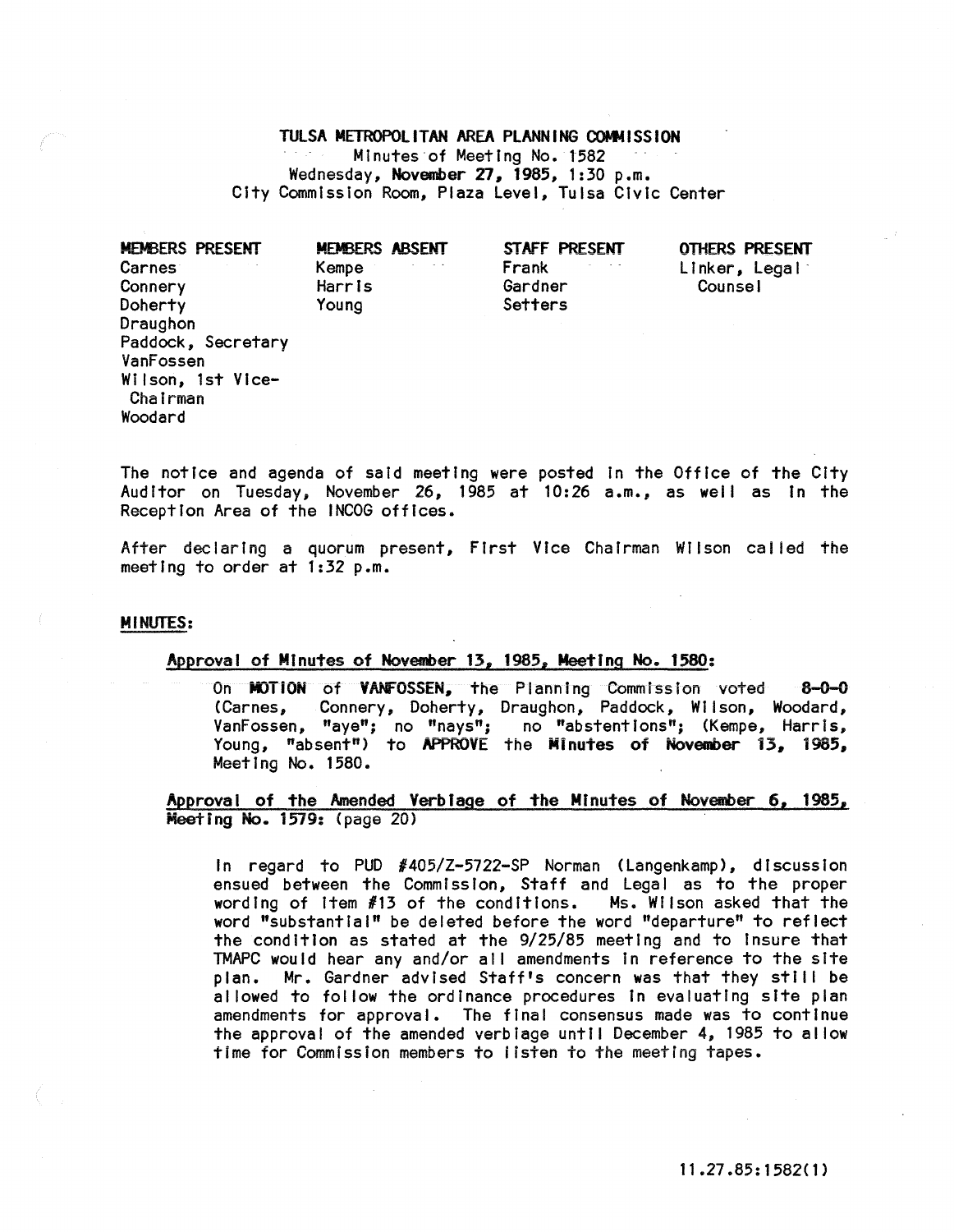# REPORTS:

# ChaIrman's Report:

First Vice Chairman Wilson advised the Commission members she had Inquired as to the number of Zoning Clearance Permits issued for family day care homes. She was told no permits have been Issued but two applications have been presented. Ms. Wilson further stated the Department of Human Services (DHS) is issuing a temporary permit for 90 days observation before a license is issued. Discussion fol lowed with Commission members and Legal as this process of issuing temporary permits was not mentioned at the public hearing on family day care homes.

### Committee Reports:

Mr. VanFossen advised the ComprehensIve Plan Committee had met this date to discuss Citizen Planning Teams and will be meeting again on December 4, 1985 at 1:00 to continue with discussions on guidelines for these groups.

# Director's Report:

Mr. Gardner commented on a letter addressed to Legal on the Open Records Law Issue. Mr. Linker advised he had discussed this with the Legal Staff and they feel telephone numbers and addresses of the TMAPC members would be exempt.

### CONT I HUED ZON I NG PUBLIC HEAR I NG:

App Ilcation No.: PW *1401*  Applicant: Johnsen (Frates) Location: NW/c of 68th & Yale Avenue Size of Tract: 22.26 net acres Present Zoning: Proposed Zoning: Unchanged Date of Hearing: November 27, 1985 (continued from 10/23/85) Presentation to TMAPC by: Mr. Roy Johnsen, 324 Main Mal I OM 584-5641

# Comments & Discussion:

First Vice Chairman Wilson read a letter from Mr. Johnsen requesting a continuance to December 11th. There were no interested parties or There were no interested parties or protestants In attendance. In reply to Mr. Paddock, Mr. Gardner Informed he did not feel CommIssioner Metcalfe would be obtaining new traffic counts In this area (from those of 6/24/85), and Mr. Johnsen has requested a continuance in order to hire an Engineering firm to do this.

# TMAPC ACTION: 8 members present

On MOTION of VANFOSSEN, the Planning Commission voted 7-0-1 (Carnes, Connerv. Doherty, Draughon, Paddock, Woodard, VanFossen, "aye": Connery, Doherty, Draughon, Paddock, Woodard, VanFossen, no "nays"; Wilson, "abstaining"; (Kempe, Harris, Young, "absent") to CONTINUE COnsideration of PW *1401* until Wednesday, December 11, 1985 at 1:30 p.m. in the City Commission Room, City Hall, Tulsa Civic Center.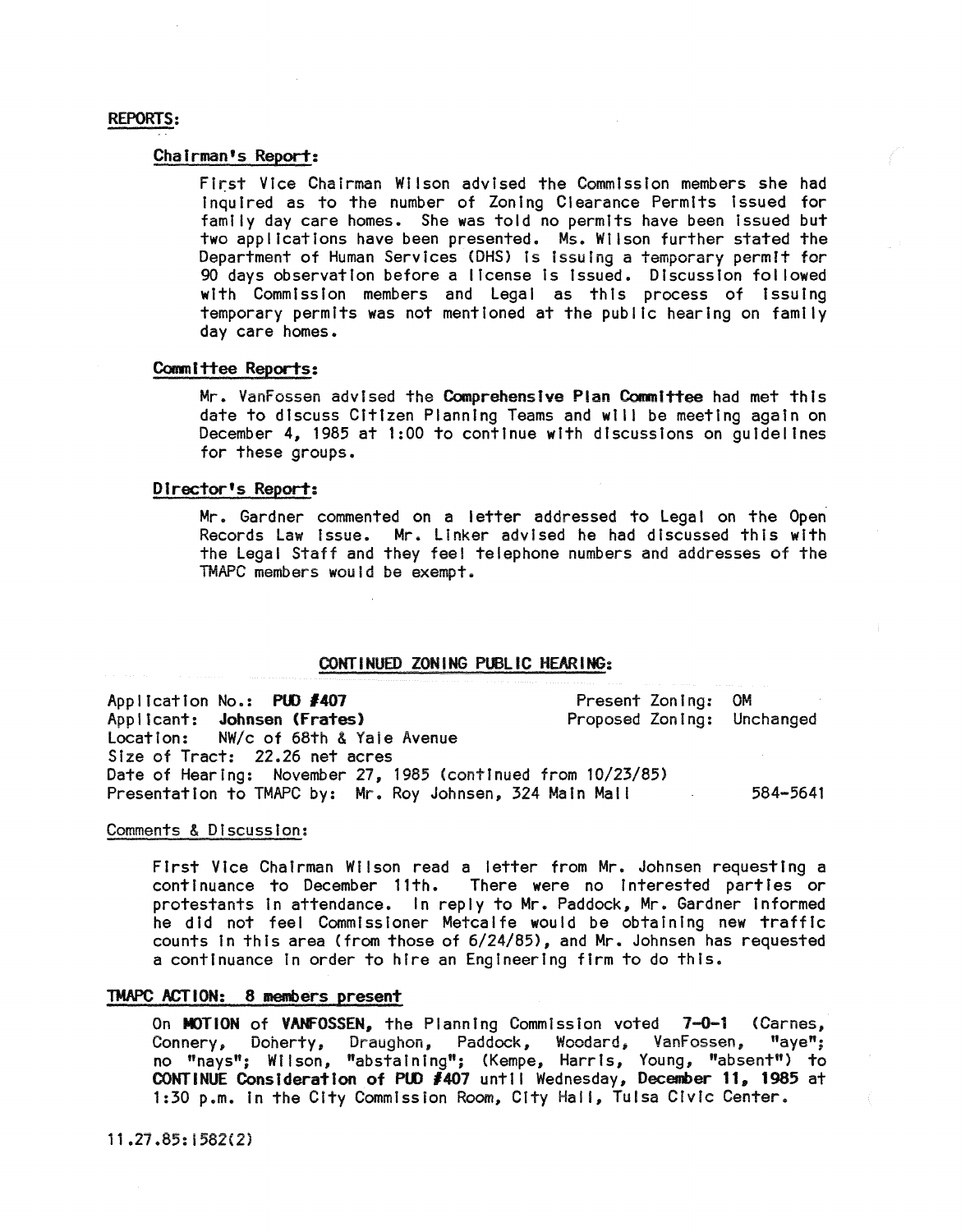### ZON ING PUBLIC HEARING:

Application No.: Z-6089 Present Zoning: RS-3<br>Applicant: Cypert Proposed Zoning: CG Applicant: Cypert<br>location: SE/c of West 41st Street & 33rd West Avenue  $SÉ/c$  of West 41st Street & 33rd West Avenue Size of Tract: .7 acres, more or less

Date of Hearing: November 27, 1985 Presentation to TMAPC by: Mr. Jimmy Cypert, 3310 West 40th 446-2468

#### Relationship to the Comprehensive Plan:

The District 9 Pian Map, a part of the Comprehensive Plan for the Tulsa Metropolitan Area, designates the subject property Low Intensity <del>-</del><br>Residentiai.

According to the "Matrix Illustrating District Plan Map Categories Relationship to Zoning Districts", the requested CG DistrIct Is not In accordance with the Plan Map.

# Staff Recommendation:

Site Analysis: The subject tract Is approximately .7 acres, more or less, In size and located on the southeast corner of West 41st Street and South 33rd West Avenue. It Is partially wooded, flat, vacant and zoned RS~3.

SurroundIng Area Analysis: The tract Is abutted on the north by 41st Street and single-family dwellings zoned RS-3; on the east and south by single-famIly dwellings zoned RS-3; and on the west by South 33rd West Avenue single-family dwellIngs zoned RS-3.

Zoning and BOA Historical Summary: The closest nonresidential zoning case to the subject tract Is located approximately 500' south on South 33rd West Avenue. It should be noted this tract Is zoned as an OL buffer to commercial zoning. Commercial zoning was dented on the subject tract t n 1974.

Conclusion: Although there is commercial zoning to the south of the subject tract, it is located at the major intersection node. Presently, there is no commercial encroachment into the subject residential area. Commercial zoning of the subject property is considered spot zoning. The Staff cannot support commercIal zoning on the subject tract as It Is not In accordance with the Comprehensive Plan and would be encroachment Into the single-family area.

Therefore, the Staff recommends DENIAL of CG or CS on the subject tract.

# Comments & Discussion:

Ms. Wilson was informed by the appiicant a continuance was being requested to allow time to obtain legal counsel. Inquired as to the number of interested partIes or protestants In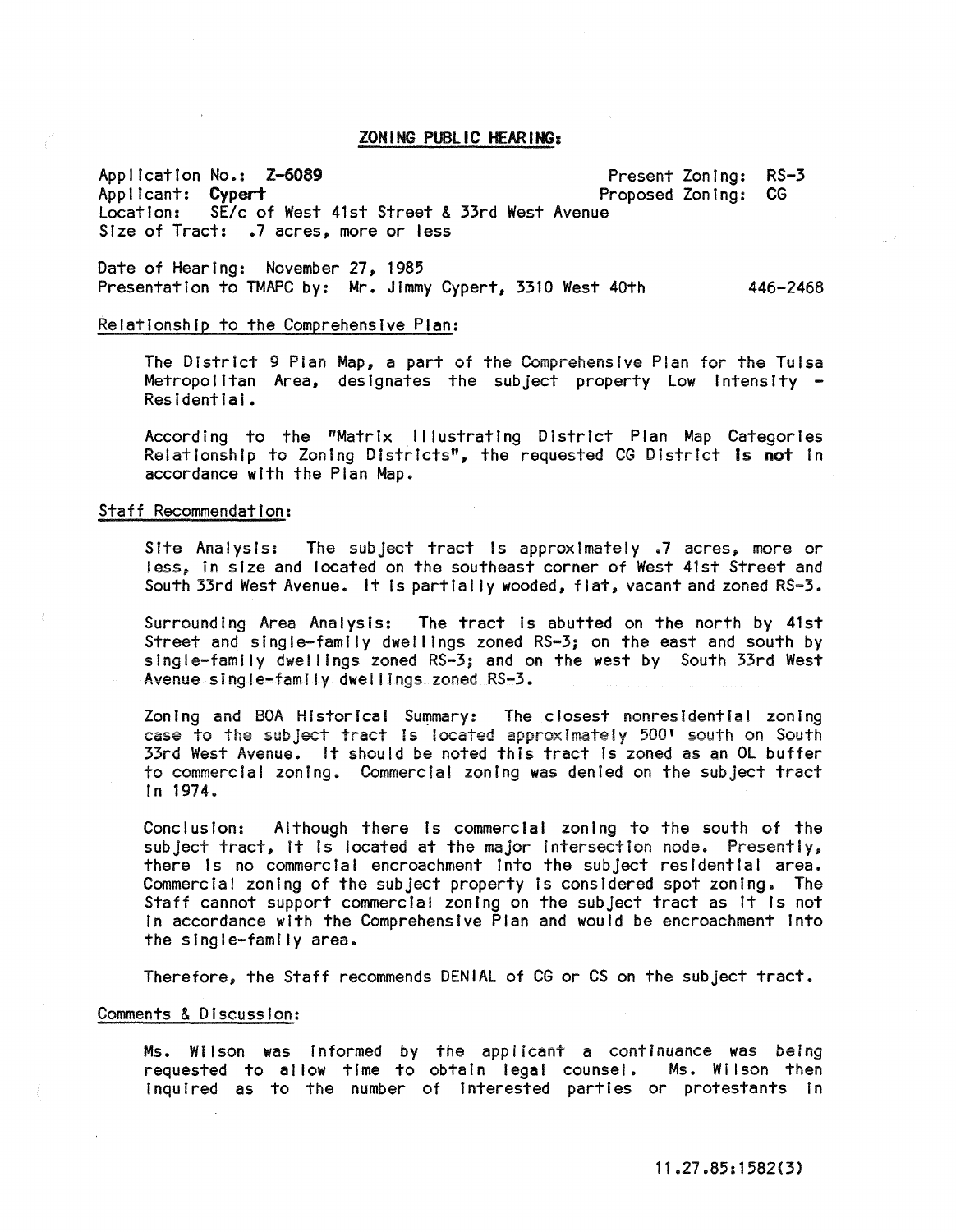## $Z-6089$  (Cypert) - Cont'd

attendance, and there were approximately twelve protestants on this case. Mr. VanFossen stated it would be Inappropriate to continue since the request was untimely and there were several Interested parties In attendance.

On MOTION of VANFOSSEN, the Planning Commission voted 8-0-0 (Carnes, Connery, Doherty, Draughon, Paddock, Wilson, Woodard, VanFossen, "aye"; no "nays"; no "abstentions"; (Kempe, Harris, Young, "absent") to HEAR Z-6089 (Cypert) this date.

In reply to Mr. Paddock, Mr. Gardner advised the District 9 Plan has had<br>some amendments. Mr. Gardner continued by stating Staff checks the Mr. Gardner continued by stating Staff checks the and the Matrix. as well as the physical facts. In Comprehensive Plan and the Matrix, as well as the physical facts. this particular case, Staff did not see any basis for changing the Plan and the application Is Inconsistent with the Comprehensive Plan.

## Applicant's Comments:

Mr. Cypert explained he was from the west side of Tulsa and purchased this property  $3 - 4$  months ago and wishes to get it rezoned to establish a business. To answer Ms. Wilson, Mr. Cypert advised he was wanting to<br>use this site for boat sales and repair. Mr. VanFossen received an use this site for boat sales and repair. affirmative answer when he asked the applicant If he owned the house next door to the subject tract. Mr. VanFossen further Inquired If the zoning request was for only one lot. Mr. Gardner established the zoning request was advertised for only Lot 26, Block 1, Brooks Addition.

Mr. VanFossen asked Mr. Cypert at what time he became aware that rezoning would be needed. Mr. Cypert *replied* the time was after purchase of the property, and he was remodeling the house as he and his wife anticipate<br>moving into the house, even if the zoning request is denied. Ms. Wilson moving into the house, even if the zoning request is denied. asked Mr. Cypert if he bought the property with the Intention to use It as a boat sales/service business, and If he was aware the property was zoned RS-3 at that time. Mr. Cypert remarked his intention was to have a boat sales/service business and he was aware of the need for rezoning. Mr. Cypert clarified the location and depth of his property for Mr. Paddock, which included two lots. Mr. Gardner established the only reference to Lot 25 was In regard to the right-of-way and the only Item advertised was Lot 26 less the right-of-way. If both pieces of property were to be rezoned, the legal description *should* have *Included* Lots 25 and 26 of Brooks Addition.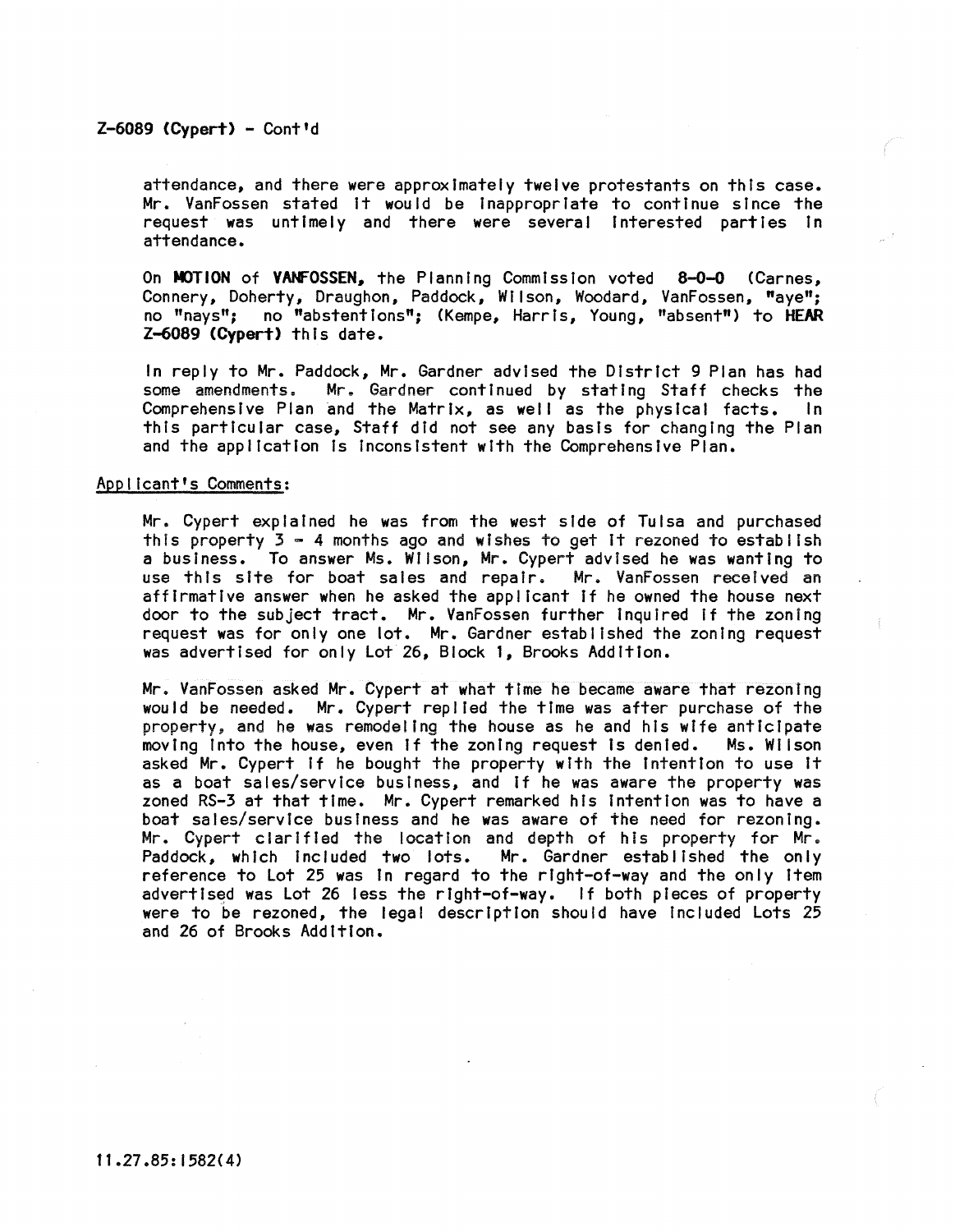## $Z-6089$  (Cypert) - Cont'd

# Interested Parties:

Ms. Robin LaFave Mr. Harry Baker

## Address: 4108 South 32nd West Avenue 4104 South 32nd West Avenue

Ms. LaFave, representing those In attendance protesting this case, submitted a petition with over 150 signatures requesting denial of the rezoning. Ms. LaFave stated concerns of Increased traffic, as there are several chi Idren and elderly people In the neighborhoods around the subject tract.

Mr. Baker, who has lived in this area for over 40 years, asked that the requested zoning be denied.

## Applicant's Rebuttal:

Mr. 'Cypert stated he was not wanting to disturb the neighborhood In any way and mentioned another business In the area on 33rd. Mr. Cypert also advised he had no IntentIon of putting In a used car lot as believed by some of the neighbors.

# TMAPC ACTION: 8 members present

On MOTION of CARNES, the Planning Commission voted 8-0-0 (Carnes, Connery, Doherty, Draughon, Paddock, Wilson, Woodard, VanFossen, "aye"; no "nays"; no "abstentions"; (Kempe, Harris, Young, "absent") to DENY Z-6089 (Cypert) for OS, as recommended by Staff.

## \* \* \* \* \* \* \*

Application No.: CZ-144 Applicant: Hacker (Wheeler/Darby) Location: *SEic* of Highway *151* & Coyote Trail SIze of Tract: .7 acres, more or less

Present Zoning: AG Proposed Zoning: CS

Date of Hearing: November 27, 1985 Presentation to TMAPC by: Mr. Barry Hacker, 314 Lincoln, Sand Springs

#### Relationship to the Comprehensive Plan:

The District 23 Plan Map, a part of the Comprehensive Plan for the Tulsa MetropolItan Area, does not cover the subject tract. However, the Sand Springs Comprehensive Plan designates the subject tract as Agriculture -<br>Rural Residential.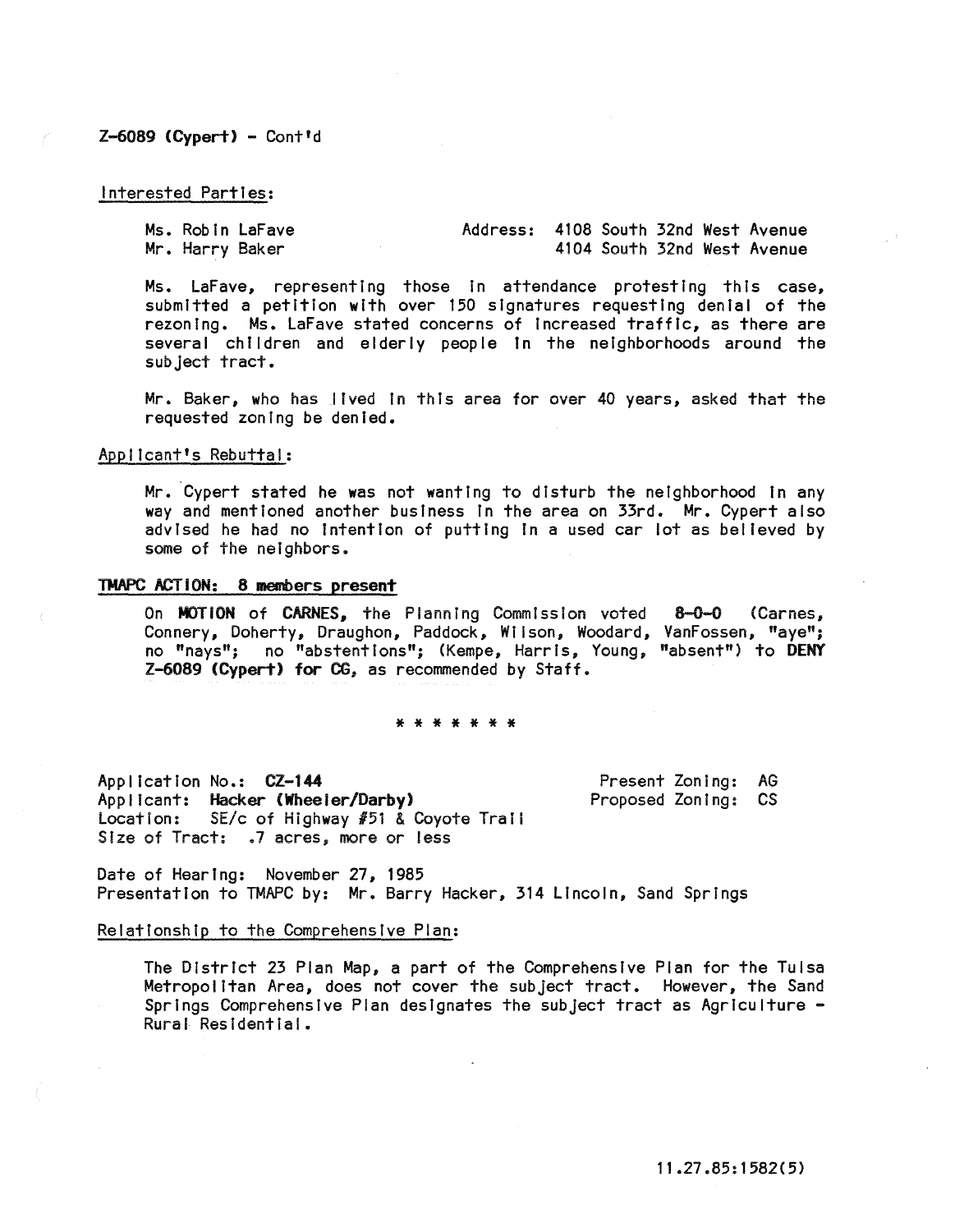# CZ-144 Hacker (Wheeler/Darby) - Cont'd

#### Staff Recommendation:

Site Analysis: The subject tract is approximately .7 acres, more or less; In size and located on the southeast corner of State Highway *151*  and Coyote Trail. It is wooded, rolling, vacant and zoned AG.

Surrounding Area Analysis: The tract is abutted on the north by State Highway #51 zoned AG; on the east by vacant, roiling and wooded land zoned AG; on the south by wooded land and scattered single-family dwelling units zoned AG; and on the west by Coyote Trail and a convenience shoppIng good store zoned CS.

Zoning and BOA Historical Summary: Previous requests to rezone the subject tract to allow for commercIal development were withdrawn before the hearing dates.

Conclusion: It can be noted that commercial zoning has been established at the southwest corner of this intersection by study map and also that the subject tract would qualify for treatment as a Type II Node under the Development Guidelines. The Staff finds the requested CS zoning to be consistent with current zoning patterns. The frontages of this tract al I lie within the nodal definition; therefore, the Staff recommends APPROVAL of CS zoning as requested.

### Comments & Discussion:

In reply to Ms. Wilson, Mr. Gardner agreed the Sand Springs Comprehensive Plan was In need of an update. Mr. Paddock commented that, although the Staff sees this application as being consistent with the current zoning patterns, he did not agree as the area shows AG to be the consistent pattern. Mr. Gardner advised the property location is a significant physical fact and CS has already been approved at that intersection. Mr. Gardner also advised that in the County everything is AG until approved for another classification. Mr. Linker confirmed this statement and stated that once commercial is approved for one corner, it is hard to deny commercial for the remaining corners. Mr. Doherty commented this deny commercial for the remaining corners. area is highly undeveloped now and is unlikely to be adapted to<br>residential being next to Highway #51. In reply to Mr. Draughon, Mr. residential being next to Highway #51. Frank clarified the right-of-way area between the subject site and Highway #51. First Vice Chairman Wilson noted there were no protestants or Interested parties on this case.

### Applicant's Comments:

Mr. Hacker stated his intent was to place a convenience store at this location and agreed wIth the Staff's recommendation.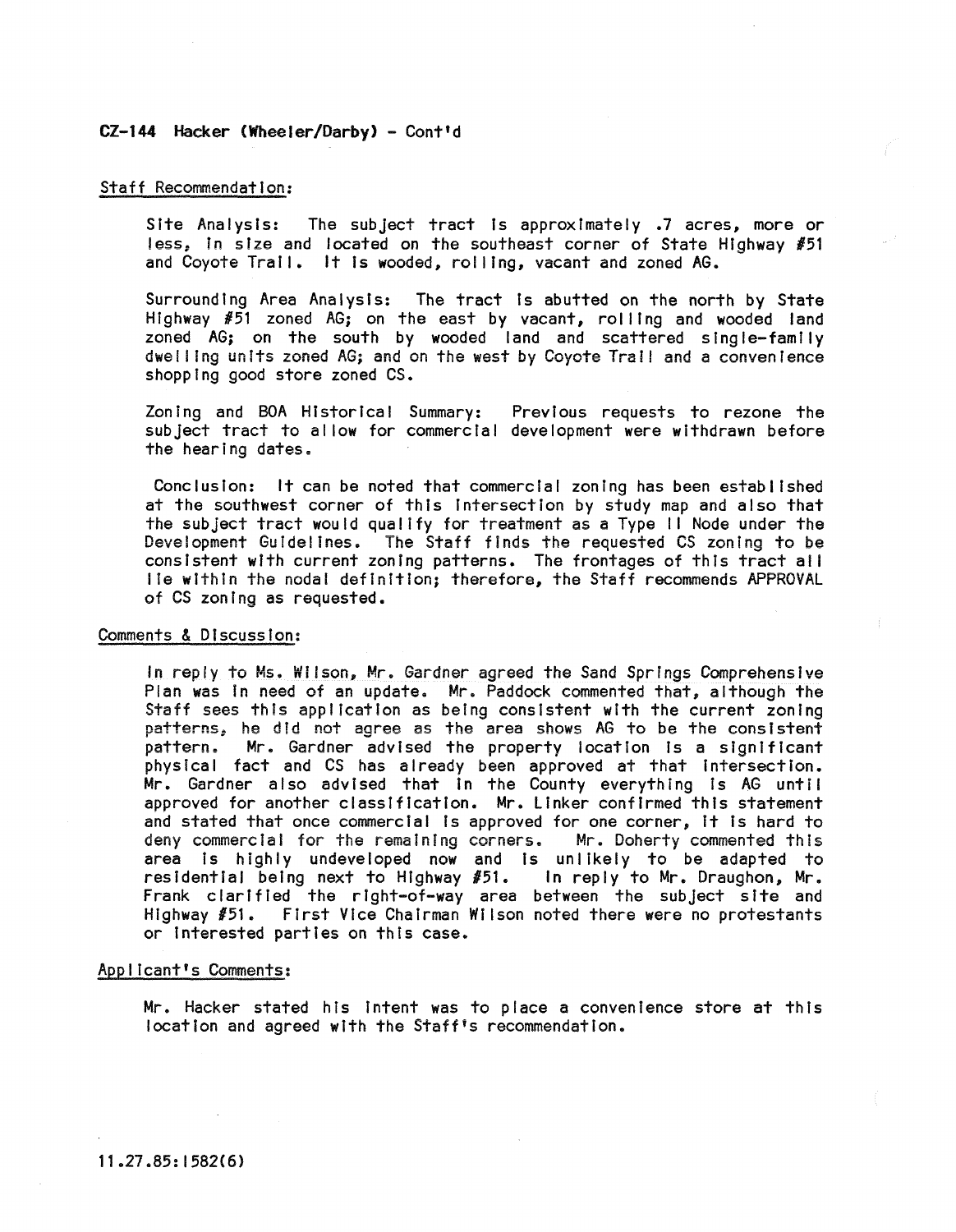#### TMAPC ACTION: 8 members present

On MOTION of WOODARD. the Planning Commission voted 8-0-0 (Carnes, Connery, Doherty, Draughon, Paddock, WIlson, Woodard, VanFossen, "aye"; no "nays"; no "abstentions"; (Kempe, Harris, Young, "absent") to APPROVE CZ-144 Hacker (Wheeler/Darby) for CS, as recommended by Staff.

# OTHER BUSINESS:

PLD  $#221 - A-1$ Minor Amendment to allow the resubdivision of Lots 8-10 Block 9, Lots 10-16 Block 8, & Lots 1-7 Block 10 Quail Ridge Blocks 1-10.

> Minor Amendment to reduce the building setback lIne from 25' to 19' on Lot 1 Block 2 Quail Ridge Amended

#### Staff Recommendation:

The sub ject tracts are located south and east of East 43rd Place South and South 131st East Avenue. Said tracts described as Lots 8-10 Block 9, Lots 10-16 Block 8, and Lots 1-7 Block 10 Quall Ridge Amended contain existing duplexes. The developer is requesting the above resubdivision in order to spilt the duplexes down the common wall In order to provIde for separate ownership. The PUD allows 34 units on the subject tract, and that Is the number being utilized. Notice of this request has been given to the abutting property owners.

The lot that requires a reductIon of the building line setback from 25' to 19' Is described as Lot 1, Block 2 Quail Ridge Amended. and this lot is located at the northeast corner of East 44th Street and South 131st East Avenue (see attached map). The PUD required a 25' building iine from the west property Ifne; however, when the plot plan was drawn in order to facilitate the replat, a dIscrepancy was discovered and only 19' of setback Is provided. Staff has reviewed this request finding it to be minor In nature therefore, Staff recommends APPROVAL subject to the fol lowing conditions:

- 1) That the replat be approved by the TMAPC and City CommIssion.
- 2) That evidence (In writing) of compltance with the Building Code for one-hour rated common walls be provided by the applicant for each of the subject lots prior to approval of the deeds for saId lots.
- 3) Minimum lot area per dwel ling unit of 4,500 square feet.
- 4) Minimum land area per dwelling unit of 5,000 square feet.
- 5) Minimum lot frontage of 37.5 feet.
- 6) Minimum livability per dwelling unit of 2,500 square feet.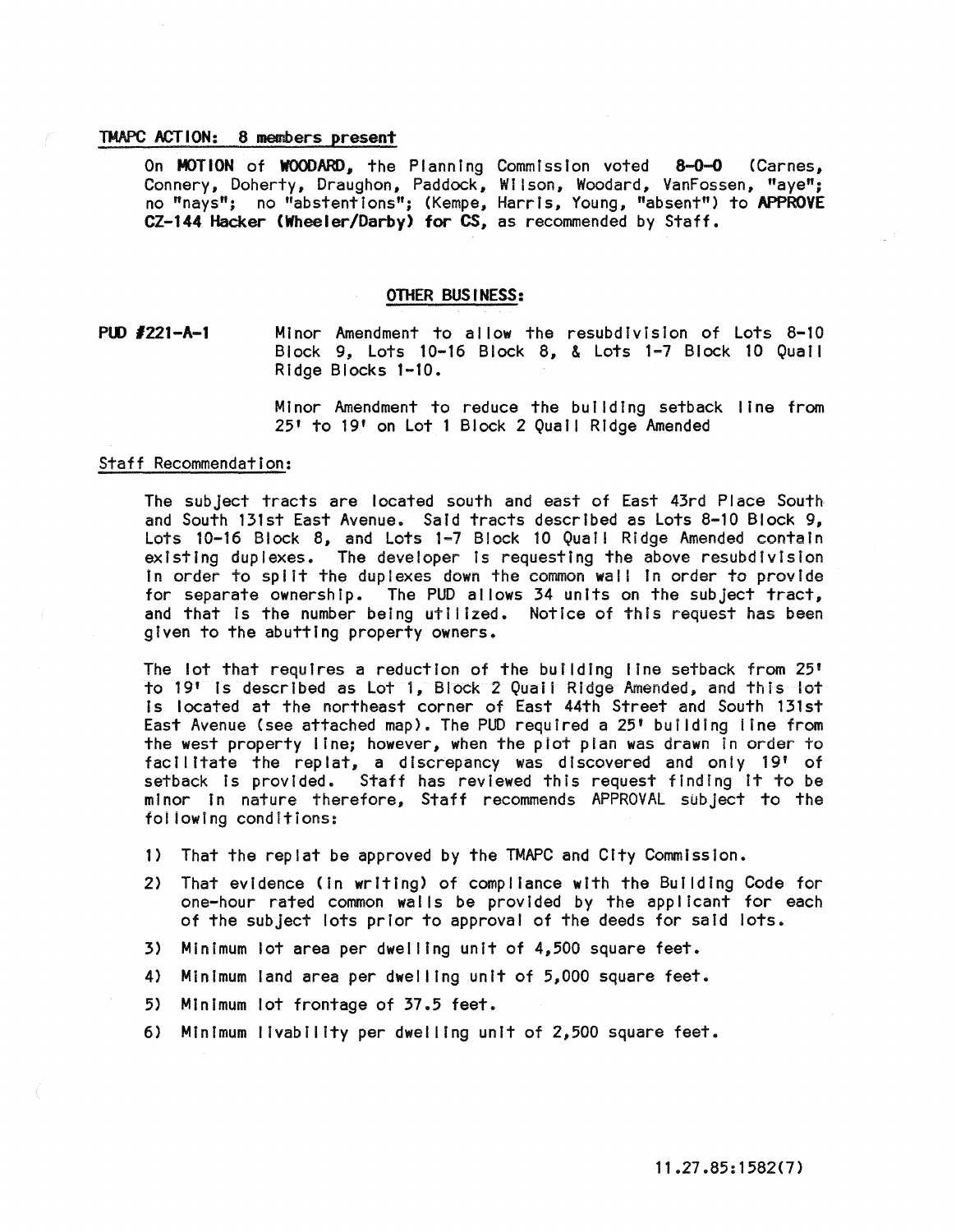# $PUD$  #221-A-1 - Cont'd

# Comments & DiscussIon:

Mr. VanFossen commented that often, when a plat is made, a setback is Interpreted as a side yard and this might have taken place on the 19' setback. Mr. Gardner commented on the Irregular shape of the lot and noted the BOA normally grants a relief on these cases.

### Interested Parties:

Mr. Clayton Morris of Cox EngineerIng, 7935 East 57th Street, stated he was representing the owners. After reading the Staff recommendation, Mr. Morris stated confusion as to the 37.5' minimum lot frontage. Mr. Frank stated the measurement was per duplex. Mr. Morris commented there appeared to be one lot that might have a problem meeting this condition. After discussion, Mr. Frank suggested amending the Staff recommendation to reflect the wording as "minimum average"; the applicant and CommissIon agreed.

# TMAPC ACTION: 7 members present

On MOTION of VANFOSSEN, the Planning Commission voted 5-1-1 (Carnes, Doherty, Draughon, Wilson, VanFossen, "ave": Connery, "nav": Paddock, Doherty, Draughon, Wilson, VanFossen, "aye"; Connery, "nay"; "abstaining"; (Kempe, Woodard, Harris, Young, "absent") to APPROVE the Minor Amendment for Setback and lot Spl It of Duplexes for PW  $f221-A-1$ , as recommended by Staff, amending the wording in condition 3, 4, 5 and 6 to read "minimum average".

#### \* \* \* \* \* \* \*

PUD #320-2 Minor Amendment to Allow Approval of the Fencing Plan and Approval of the Detail Fence Plan

### Comments & Discussion:

First Vice Chairman WIlson advIsed a request for continuance of this Item had been submitted in a timely manner. The requested continuance date is December 11th.

#### TMAPC ACTION: 7 members present

On MOTION of DOHERTY, the Planning Commission voted 7-0-0 (Carnes, Connery, Doherty, Draughon, Paddock, Wilson, VanFossen, "aye"; no "nays"; no "abstentions"; (Kempe, Woodard, Harris, Young, "absent") to CONTINUE ConsIderation of PUD #320-2 Minor Amendment until Wednesday, December 11, 1985 at 1:30 p.m. In the City Commission Room, City Hall, Tulsa Civic Center.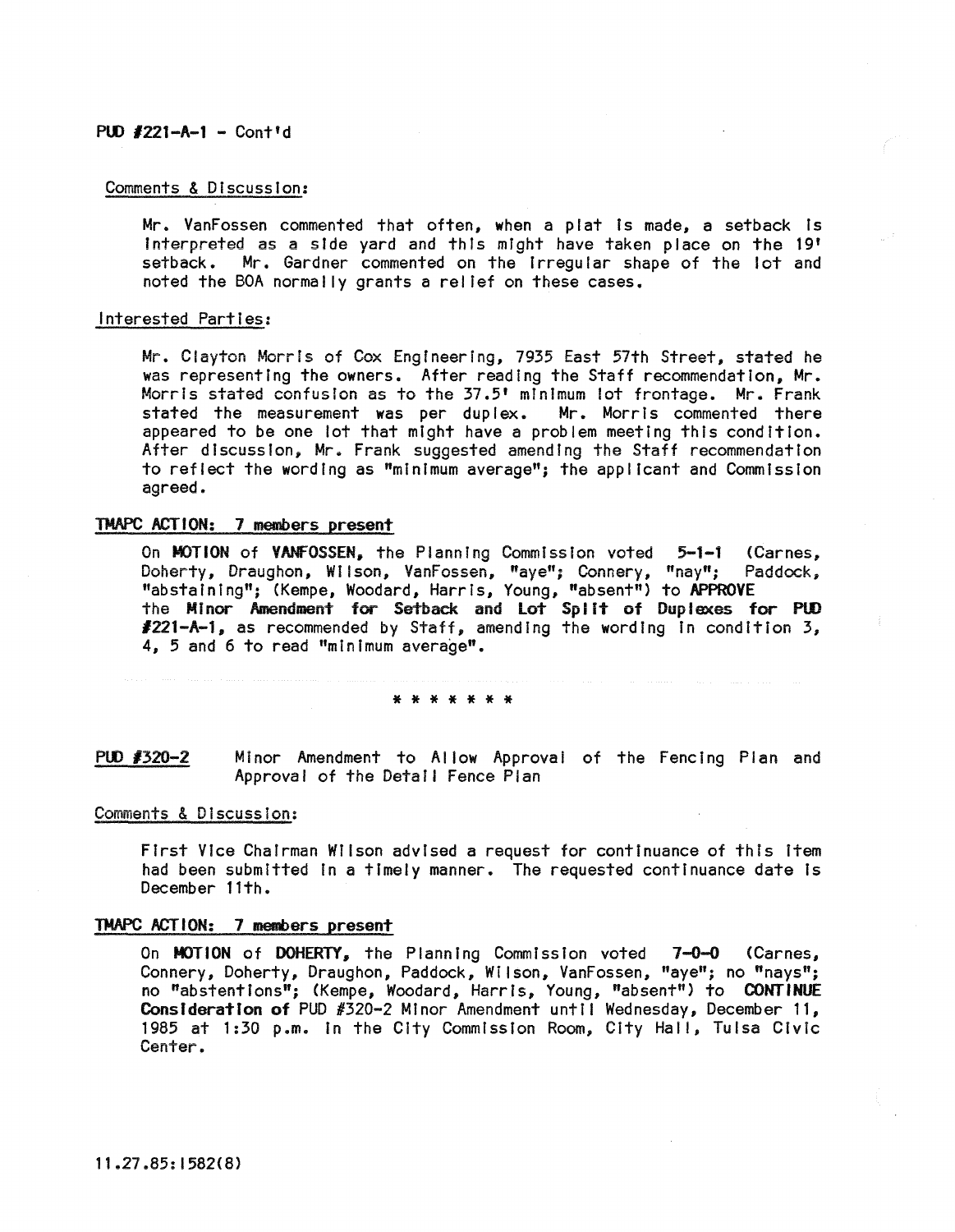**There befng no further busIness, the FIrst Vice Chairman Wilson declared the meeting adjourned at 3:15 p.m.** 

Date Approved <u>December 18, 1985</u> heny Kempe

**ArrEST:** 

**Secretary**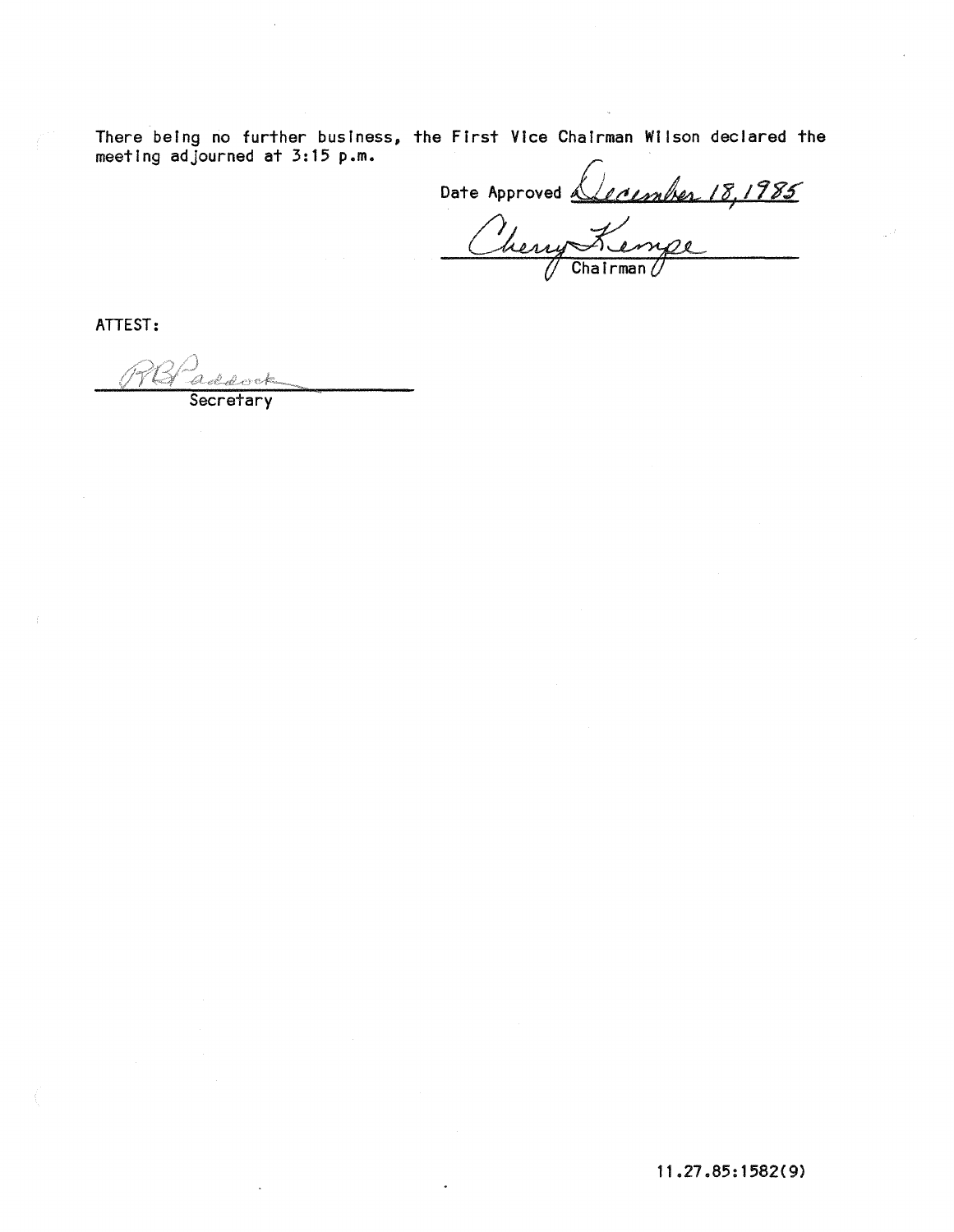$\label{eq:2.1} \frac{1}{\sqrt{2}}\left(\frac{1}{\sqrt{2}}\right)^{2} \left(\frac{1}{\sqrt{2}}\right)^{2} \left(\frac{1}{\sqrt{2}}\right)^{2} \left(\frac{1}{\sqrt{2}}\right)^{2} \left(\frac{1}{\sqrt{2}}\right)^{2} \left(\frac{1}{\sqrt{2}}\right)^{2} \left(\frac{1}{\sqrt{2}}\right)^{2} \left(\frac{1}{\sqrt{2}}\right)^{2} \left(\frac{1}{\sqrt{2}}\right)^{2} \left(\frac{1}{\sqrt{2}}\right)^{2} \left(\frac{1}{\sqrt{2}}\right)^{2} \left(\$ a de la construcción de la construcción de la construcción de la construcción de la construcción de la constru<br>En 1930, el construcción de la construcción de la construcción de la construcción de la construcción de la con  $\label{eq:2.1} \frac{1}{\sqrt{2}}\int_{\mathbb{R}^3}\frac{1}{\sqrt{2}}\left(\frac{1}{\sqrt{2}}\right)^2\frac{1}{\sqrt{2}}\left(\frac{1}{\sqrt{2}}\right)^2\frac{1}{\sqrt{2}}\left(\frac{1}{\sqrt{2}}\right)^2\frac{1}{\sqrt{2}}\left(\frac{1}{\sqrt{2}}\right)^2.$  $\label{eq:2.1} \frac{1}{\sqrt{2}}\int_{0}^{\infty}\frac{1}{\sqrt{2\pi}}\left(\frac{1}{\sqrt{2\pi}}\right)^{2\alpha} \frac{1}{\sqrt{2\pi}}\int_{0}^{\infty}\frac{1}{\sqrt{2\pi}}\left(\frac{1}{\sqrt{2\pi}}\right)^{\alpha} \frac{1}{\sqrt{2\pi}}\int_{0}^{\infty}\frac{1}{\sqrt{2\pi}}\frac{1}{\sqrt{2\pi}}\frac{1}{\sqrt{2\pi}}\frac{1}{\sqrt{2\pi}}\frac{1}{\sqrt{2\pi}}\frac{1}{\sqrt{2\pi}}\frac{1}{\sqrt{2\pi}}$ 

 $\label{eq:2.1} \frac{1}{\sqrt{2}}\int_{\mathbb{R}^3}\frac{1}{\sqrt{2}}\left(\frac{1}{\sqrt{2}}\right)^2\frac{1}{\sqrt{2}}\left(\frac{1}{\sqrt{2}}\right)^2\frac{1}{\sqrt{2}}\left(\frac{1}{\sqrt{2}}\right)^2\frac{1}{\sqrt{2}}\left(\frac{1}{\sqrt{2}}\right)^2\frac{1}{\sqrt{2}}\left(\frac{1}{\sqrt{2}}\right)^2\frac{1}{\sqrt{2}}\frac{1}{\sqrt{2}}\frac{1}{\sqrt{2}}\frac{1}{\sqrt{2}}\frac{1}{\sqrt{2}}\frac{1}{\sqrt{2}}$